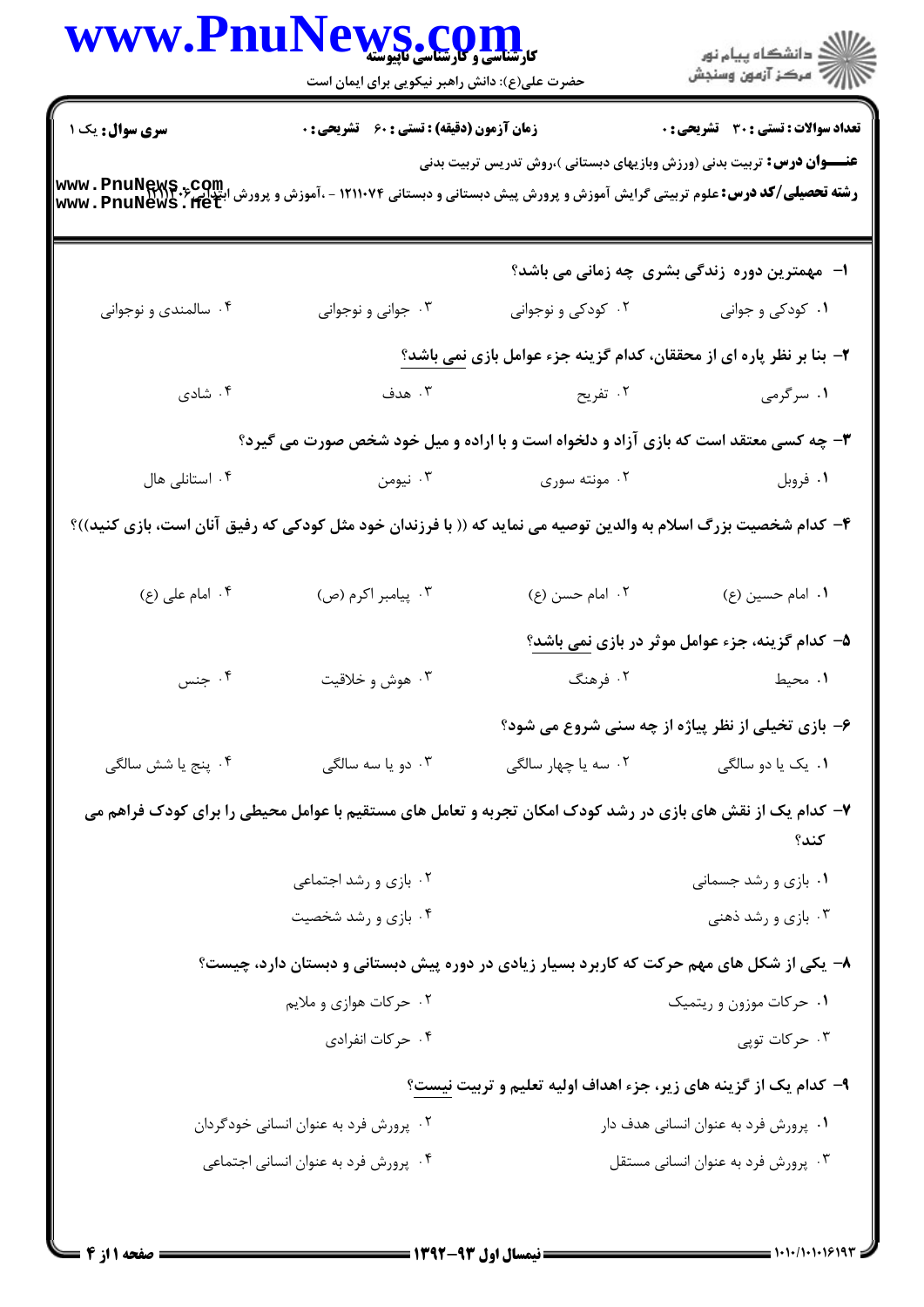| www.Pnu                                                                                                                                                                                                                           | <b>VS COM</b><br>حضرت علی(ع): دانش راهبر نیکویی برای ایمان است                                                              |                                          | ِ<br>∭ دانشڪاه پيام نور<br>∭ مرڪز آزمون وسنڊش                            |  |  |
|-----------------------------------------------------------------------------------------------------------------------------------------------------------------------------------------------------------------------------------|-----------------------------------------------------------------------------------------------------------------------------|------------------------------------------|--------------------------------------------------------------------------|--|--|
| <b>سری سوال : ۱ یک</b>                                                                                                                                                                                                            | <b>زمان آزمون (دقیقه) : تستی : 60 ٪ تشریحی : 0</b>                                                                          |                                          | <b>تعداد سوالات : تستی : 30 ٪ تشریحی : 0</b>                             |  |  |
| <b>عنــــوان درس:</b> تربیت بدنی (ورزش وبازیهای دبستانی )،روش تدریس تربیت بدنی<br><b>رشته تحصیلی/کد درس:</b> علوم تربیتی گرایش آموزش و پرورش پیش دبستانی و دبستانی ۱۲۱۱۰۷۴ - ،آموزش و پرورش ابتدایی۴۳۱۶۰۶<br>www . PnuNews . flet |                                                                                                                             |                                          |                                                                          |  |  |
|                                                                                                                                                                                                                                   |                                                                                                                             |                                          | +ا– کدام یک از موارد زیر، جزء اهداف سنتی تربیت بدنی <u>نمی</u> باشد؟     |  |  |
|                                                                                                                                                                                                                                   | ۰۲ تکامل اجتماعی                                                                                                            |                                          | ۰۱ تکامل شناختی                                                          |  |  |
|                                                                                                                                                                                                                                   | ۰۴ تکامل جسمانی                                                                                                             |                                          | ۰۳ تکامل عصبی - عضلانی                                                   |  |  |
| 11- در قلمرو احساسی، پایه و اساس بلوغ و تکامل فرد در چیست؟                                                                                                                                                                        |                                                                                                                             |                                          |                                                                          |  |  |
|                                                                                                                                                                                                                                   | ۰۲ سیستم منطقی                                                                                                              |                                          | ۰۱ سیستم شناختی                                                          |  |  |
|                                                                                                                                                                                                                                   | ۰۴ سیستم ارزشی- فلسفه ای                                                                                                    |                                          | ۰۳ سیستم روانی- حرکتی                                                    |  |  |
|                                                                                                                                                                                                                                   | ۱۲- شناخت کدامیک از ویژگی های زیر، در آغاز ورود کودکان به دبستان، تاثیر بسیاری در برنامه ریزی نوع فعالیت آنها <u>ندارد؟</u> |                                          |                                                                          |  |  |
| ۰۴ فردی                                                                                                                                                                                                                           | ۰۳ اجتماعی                                                                                                                  | ۰۲ روانی                                 | ٠١. جسمانى                                                               |  |  |
| ۱۳- کدام مورد، مهمترین دوره ایی است که اساس یادگیری همه نوع مهارتی را برای قابلیت کودکان پایه ریزی می کند؟                                                                                                                        |                                                                                                                             |                                          |                                                                          |  |  |
| ۰۴ راهنمایی                                                                                                                                                                                                                       | ۰۳. پیش دبستانی                                                                                                             | ۰۲ مهد کودک                              | ۰۱ دبستان                                                                |  |  |
|                                                                                                                                                                                                                                   |                                                                                                                             |                                          | ۱۴- کدامیک از موارد زیر، از ویژگی رشد گروه سنی ۶ تا ۷ سال است؟           |  |  |
|                                                                                                                                                                                                                                   | ۰۲ انعطافپذیری کاهش می یابد                                                                                                 |                                          | ٠١. برجستگی شکم افزایش می یابد                                           |  |  |
| ۰۴ رشد طولی آنها تندتر می شود                                                                                                                                                                                                     |                                                                                                                             | ۰۳ رشد عرضی آنها سریعتر است              |                                                                          |  |  |
|                                                                                                                                                                                                                                   | ۱۵- مهمترین نکته ایی که در برنامه فعالیت های بدنی گروه سنی ۶ تا ۷ سال، باید در نظر گرفته شود، چیست؟                         |                                          |                                                                          |  |  |
|                                                                                                                                                                                                                                   | ۰۲ فعالیت در گروه های کوچک                                                                                                  | ۰۱ فعالیت در گروه های بزرگ               |                                                                          |  |  |
| ۰۴ انتخاب حركات پيشرفته                                                                                                                                                                                                           |                                                                                                                             | ۰۳ انتخاب حركات پيچيده                   |                                                                          |  |  |
|                                                                                                                                                                                                                                   |                                                                                                                             |                                          | ۱۶- کدام مورد زیر، جزء اجزای حرکت نمی باشد؟                              |  |  |
| ۰۴ جابه جایی حرکات                                                                                                                                                                                                                | ۰۳ مکان حرکت                                                                                                                | ۰۲ تقلید حرکت                            | ۰۱ ابراز وجود حرکتی                                                      |  |  |
|                                                                                                                                                                                                                                   |                                                                                                                             |                                          | ۱۷- حرکات انتقالی و غیر انتقالی، جزء کدامیک از اجزای حرکتی زیر می باشند؟ |  |  |
| ۰۴ نوع حرکت                                                                                                                                                                                                                       | ۰۳ جابجایی حرکات                                                                                                            | ۰۲ اندام حرکت                            | ۰۱ ابراز وجود حرکتی                                                      |  |  |
|                                                                                                                                                                                                                                   | ۱۸- تمرین دقت در دریافت و پرتاب اشیاء، هدف گیری و غیره مربوط به کدامیک از رئوس برنامه ریزی حرکتی است؟                       |                                          |                                                                          |  |  |
|                                                                                                                                                                                                                                   | ۰۲ حرکات شیرین کاری و هماهنگ                                                                                                | ۰۱ حرکات مقدماتی ژیمناستیک و دو و میدانی |                                                                          |  |  |
|                                                                                                                                                                                                                                   | ۰۴ حرکات اساسی و بنیادی                                                                                                     |                                          | ۰۳ فعالیت های دستکاری و درک دیداری                                       |  |  |
|                                                                                                                                                                                                                                   |                                                                                                                             |                                          |                                                                          |  |  |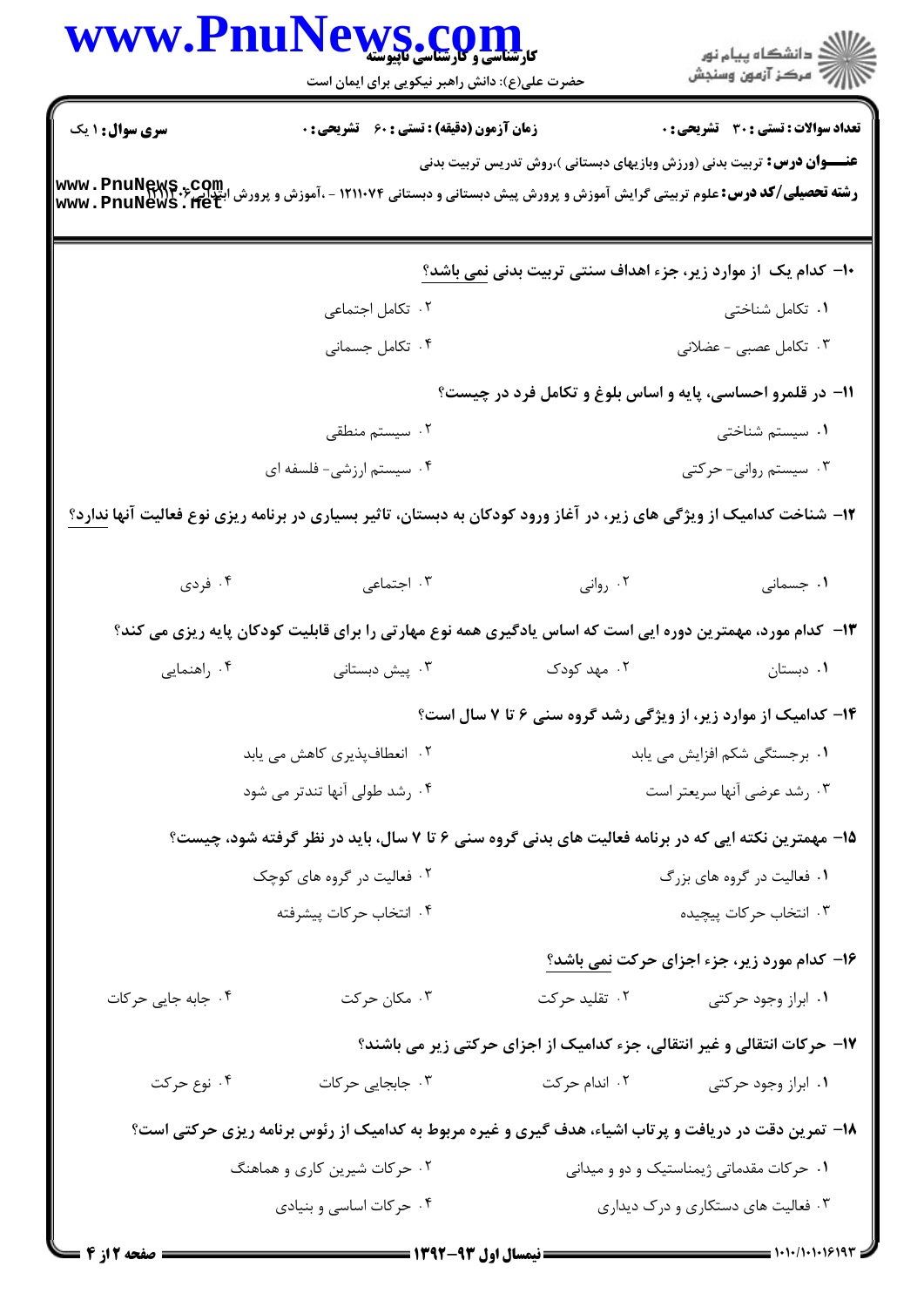| <b>WWW.Fnu</b> r         | کارشناسی و کارشناسی مابیوسته<br>حضرت علی(ع): دانش راهبر نیکویی برای ایمان است                                                                                         |                                                                                | ِ<br>∭ دانشڪاه پيام نور<br>∭ مرڪز آزمون وسنڊش |
|--------------------------|-----------------------------------------------------------------------------------------------------------------------------------------------------------------------|--------------------------------------------------------------------------------|-----------------------------------------------|
| <b>سری سوال : ۱ یک</b>   | <b>زمان آزمون (دقیقه) : تستی : 60 ٪ تشریحی : 0</b>                                                                                                                    |                                                                                | <b>تعداد سوالات : تستي : 30 ٪ تشريحي : 0</b>  |
|                          | <b>رشته تحصیلی/کد درس:</b> علوم تربیتی گرایش آموزش و پرورش پیش دبستانی و دبستانی ۱۲۱۱۰۷۴ - ،آموزش و پرورش ابتداری <b>www . PnuNews . flet</b><br>www . PnuNews . flet | <b>عنــــوان درس:</b> تربیت بدنی (ورزش وبازیهای دبستانی )،روش تدریس تربیت بدنی |                                               |
|                          | ۱۹- کدامیک از رئوس برنامه ریزی حرکتی است که از چوب موازنه و یک تخته صاف با استوانه استفاده می شود؟                                                                    |                                                                                |                                               |
|                          | ۰۲ حرکات موزون و نمایشی                                                                                                                                               |                                                                                | ۰۱ حرکات و بازی های تعادلی                    |
|                          | ۰۴ حرکات شیرین کاری و هماهنگ                                                                                                                                          | ۰۳ حرکات مقدماتی ژیمناستیک و دو و میدانی                                       |                                               |
|                          | <b>۲۰</b> - کدام نوع بازی به صورت ابتکاری و عمدتا به شکل انفرادی یا در گروه های کوچک اجرا می شود؟                                                                     |                                                                                |                                               |
|                          | ۰۲ هدف گیری                                                                                                                                                           |                                                                                | ۰۱ دنبال کردنی یا تعقیب و گریز                |
|                          | ۰۴ موزون و شیرین کاری                                                                                                                                                 |                                                                                | ۰۳ میدانی و ورزشی                             |
|                          | <b>۲۱</b> – کدام گزینه، جزء بخش های اصلی آمادگی جسمانی که باید به کودکان آموزش داد، نیست؟                                                                             |                                                                                |                                               |
| ۰۴ انعطاف پذیری          | ۰۳ قدرت عضلانی                                                                                                                                                        | ۰۲ استقامت عضلانی                                                              | ۰۱ سرعت                                       |
|                          |                                                                                                                                                                       | ۲۲- برای کسب انعطاف پذیری، چند ثانیه عضلات باید در کشش ایستا حفظ شوند؟         |                                               |
| $Y\Delta-Y$ . $\uparrow$ | $\mathbf{r} \cdot - \mathbf{r} \cdot \mathbf{r}$                                                                                                                      | $\lambda \Delta - \lambda$ . T                                                 | $1 - \Delta$ .                                |
|                          | ۲۳– در کدام یک از نکات مهم در آموزش آمادگی جسمانی کودکان، به توانایی شما برای طراحی، سازماندهی و هدایت اشاره                                                          |                                                                                | دار د؟                                        |
| ۰۴ ارائه دستورات         | سازماندهی $\cdot$ ۳                                                                                                                                                   | ۰۲ برنامه ریزی                                                                 | ۰۱ مدیریت                                     |
|                          |                                                                                                                                                                       | ۲۴– کدام دوره سنی، مهمترین مرحله توسعه توانایی های بنیادی حرکتی است؟           |                                               |
| $Y-Y$ .                  | $Y - Y$ . $Y$                                                                                                                                                         | $9 - 5$ .                                                                      | $11-Y.1$                                      |
|                          |                                                                                                                                                                       | ۲۵- کدام گزینه زیر، جزء نیاز فطری و عنصر اصلی هر برنامه آموزشی نیست؟           |                                               |
| ۰۴ رقابت                 | ۰۳ بازی                                                                                                                                                               | ٢. فعاليت                                                                      | ۰۱ حرکت                                       |
|                          |                                                                                                                                                                       | ۲۶- کدامیک از موارد زیر، جزء حرکات "غیر انتقالی" می باشد؟                      |                                               |
| ۰۴ جاخالی دادن           | ۰۳ فرود و توقف                                                                                                                                                        | ۰۲ راه رفتن                                                                    | ۰۱ تاب خوردن                                  |
|                          |                                                                                                                                                                       | ۲۷- کدام گزینه، جزء ایرادهای معمول در دریافت کردن نمی باشد؟                    |                                               |
|                          | ۰۲ نامتعادل بودن وضعيت پاها                                                                                                                                           |                                                                                | ۰۱ ترس از توپ                                 |
|                          | ۰۴ حفظ نکردن توپ پس از دریافت                                                                                                                                         |                                                                                | ٠٣ عدم انتقال وزن بدن به جلو                  |
|                          |                                                                                                                                                                       |                                                                                |                                               |
|                          |                                                                                                                                                                       |                                                                                |                                               |

 $\blacksquare$